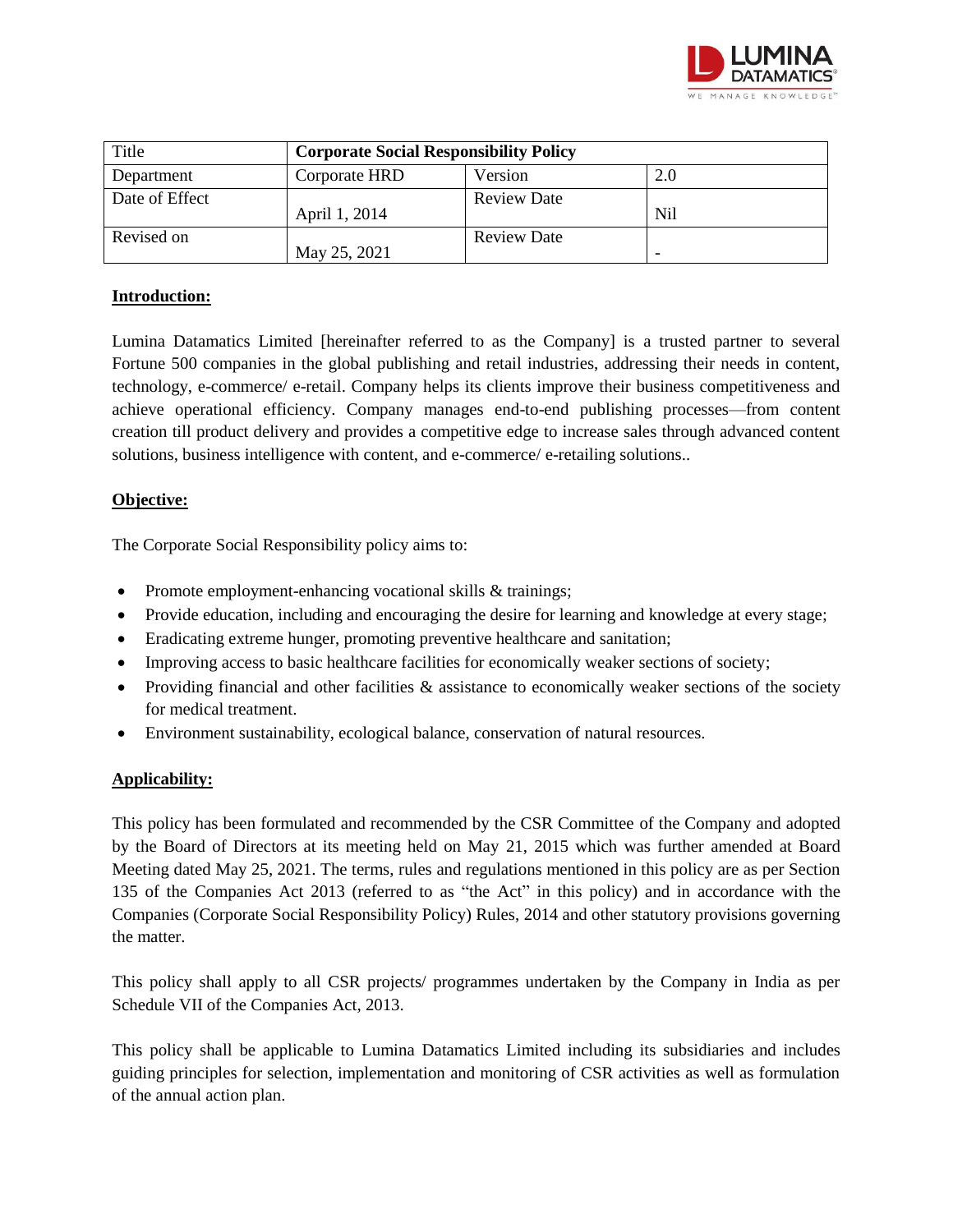

### **Vision:**

Acting responsibly towards the society is a part of the Lumina DNA. Lumina has always been a strong proponent of being socially responsible Company. This approach has culminated in the formation of our Corporate Social Responsibility (CSR) initiative, christened as 'ASHA'. The CSR policy aims at bringing about a transformation in the quality of life of people through social upliftment and similar such programs. The CSR vision of Datamatics involves ongoing commitment by business towards Employability, Education, Health and Environment with objective to contribute to the economic and social development of society at large.

### **Datamatics CSR activities:**

The Company's CSR activities will focus on the following sectors and issues:

| Employability | Education & Training |
|---------------|----------------------|
| ∙≫            | •:∙                  |
| Health<br>•:∙ | Environment          |

#### **CSR Committee:**

- 1. The CSR Committee will consist of three or more directors of which atleast one will be an independent director.
- 2. The CSR Committee shall meet as and when deemed necessary.
- 3. The CSR Committee may invite Executives, Advisors, representatives of Social Organizations, Auditors of the Company and such other person (s) as it may consider necessary to attend the meeting.

### **Areas / Localities to be covered**

The Company shall give preference to the local area and the areas around it where it operates, for spending the amount earmarked for CSR activities. On need basis, the CSR activities could be extended to any area of the Country.

### **CSR Activities:**

The Company will constantly endeavor to identify focus areas in line with its Vision and may include any one or more of the activities mentioned under Schedule VII of the Companies Act, 2013 and the Companies (Corporate Social Responsibility Policy) Rules, 2014, , including but not limited to:

1. Eradicating hunger, poverty and malnutrition, promoting health care including preventive health care and sanitation and providing financial and other facilities  $\&$  assistance to economically weaker sections of the society for medical treatment;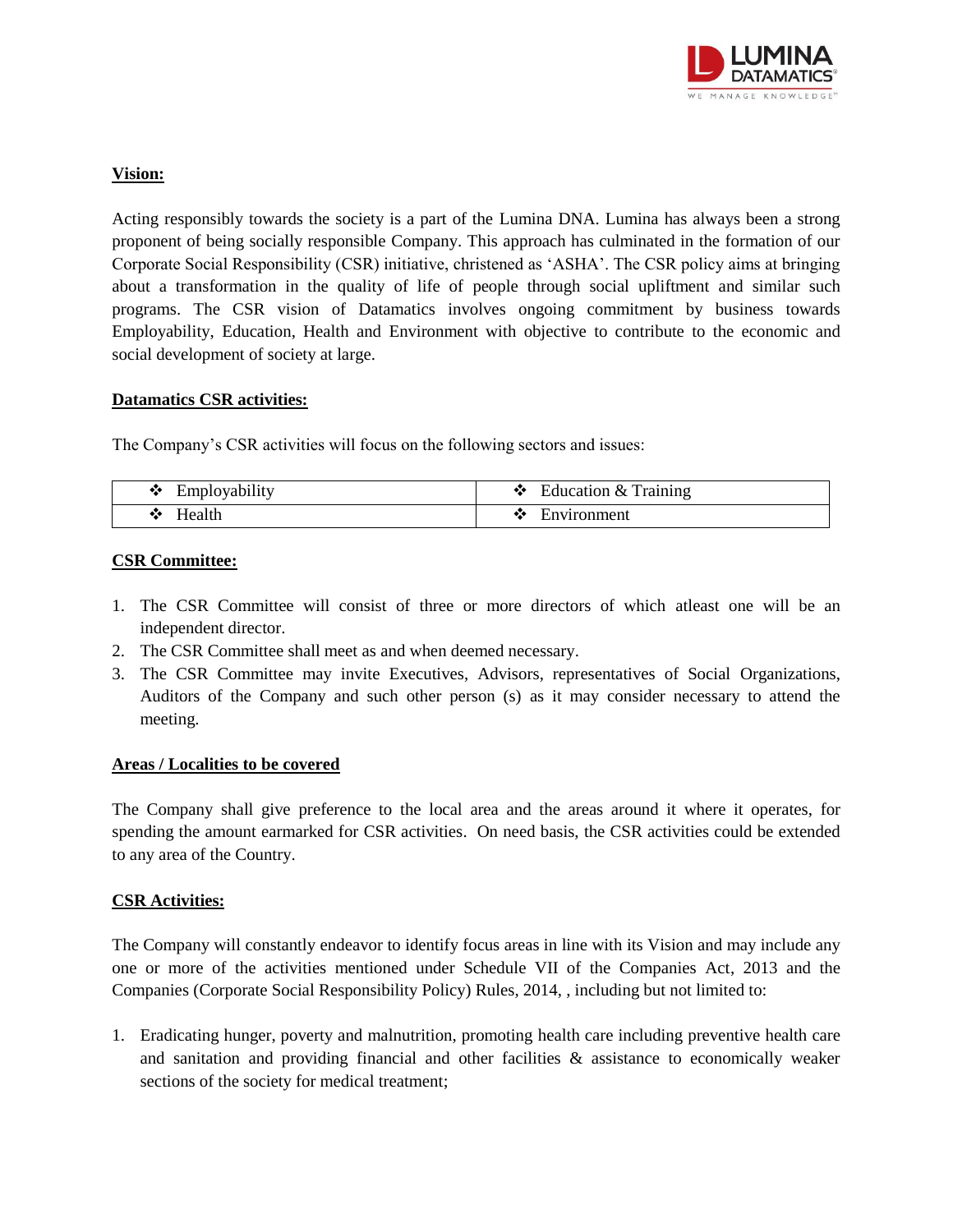

- 2. Promoting education, including special education and imparting training, employment enhancing vocational skills and livelihood enhancement projects;
- 3. Promoting gender equality, empowering women, setting up measures for reducing inequalities faced by socially and economically backward groups;
- 4. Ensuring environmental sustainability, ecological balance, protection of flora and fauna, animal welfare, agro forestry, conservation of natural resources and maintaining quality of soil, air and water;
- 5. Such other matters as may be notified by Ministry of Corporate Affairs from time to time for this purpose.

The CSR Committee and the Board of Directors shall be authorized to consider any other CSR activities which will be permissible under the provision of the Companies Act, 2013 or Rules framed thereunder from time to time, including any modifications thereto.

The following CSR projects or programs or activities are **not considered** as CSR activities pursuant to the provisions of the Companies Act, 2013:

- 1. activities undertaken in pursuance of normal course of business of the Company:
- 2. any activity undertaken by the Company outside India except for training of Indian sports personnel representing any State or Union territory at national level or India at international level;
- 3. contribution of any amount directly or indirectly to any political party under section 182 of the Companies Act, 2013;
- 4. activities benefitting employees of the Company as defined in clause (k) of section 2 of the Code on Wages, 2019 (29 of 2019);
- 5. activities supported by the Company on sponsorship basis for deriving marketing benefits for its products or services;
- 6. activities carried out for fulfilment of any other statutory obligations under any law in force in India.

# **CSR Expenditure:**

The total expenditure for the CSR projects will be in compliance with the provisions of Section 135 of the Companies Act, 2013 and the Companies (Corporate Social Responsibility) Rules, 2014, recommended by the CSR Committee and approved by Board and in accordance with goals and priorities identified for each of the key focus areas by the CSR Committee.

Any surplus generated from CSR projects undertaken by us will be tracked and channelized into our CSR corpus. These funds will be further used in development of the CSR projects and will not be added to the normal business profits.

# **Guiding Principles For Selection Of CSR Activities And Annual Action Plan**

**Identification Process**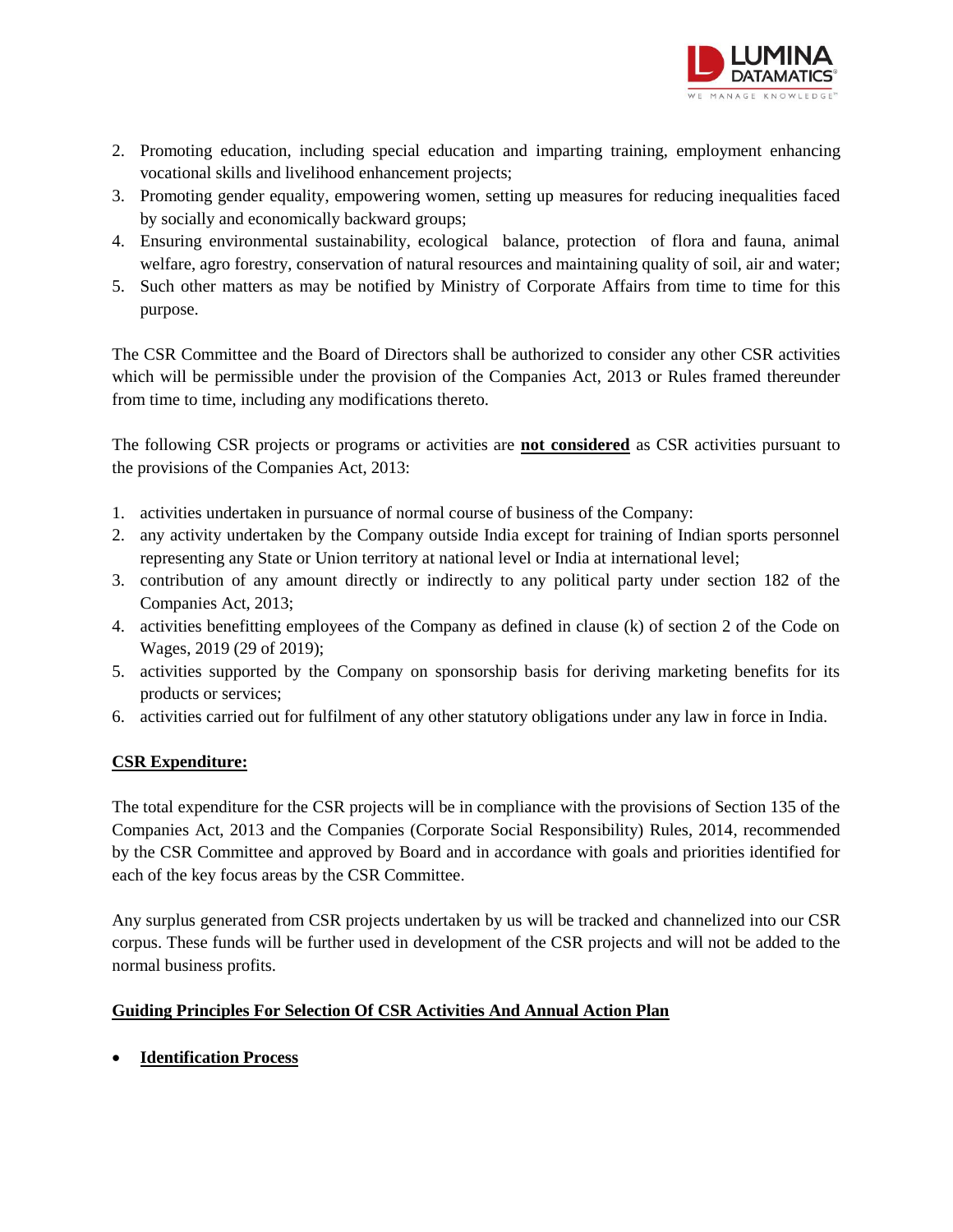

Identification of programs at Corporate and Unit Level will be done by means of any one or more of the following:

- 1. Need identification studies, if deemed necessary.
- 2. Receipt of proposals/requests from various agencies, district administration/ local govt. etc.
- 3. Discussions and request with local representatives/Civic bodies/Citizen's forums/voluntary organizations.
- 4. Discretion of the CSR Committee and / or the Board of Directors.

### **Approval Process**

The CSR Committee may form a sub-committee comprising of CSR warriors amongst its employees for the purpose of identification, approval, execution and implementation CSR programs of the Company under this Policy.

# **Annual Action Plan**

The CSR Committee will, in pursuance of the CSR policy, formulate and recommend to the Board, an annual action plan which shall include the following, namely:-

- 1. the list of CSR projects or programmes that are approved to be undertaken in areas or subjects specified in Schedule VII of the Act;
- 2. the manner of execution of such projects or programmes;
- 3. the modalities of utilization of funds and implementation schedules for the projects or programmes;
- 4. monitoring and reporting mechanism for the projects or programmes; and
- 5. details of need and impact assessment, if any, for the projects undertaken by the Company;

Provided that Board may alter such plan at any time during the financial year, as per the recommendation of the CSR Committee, based on the reasonable justification to that effect.

### **Guiding Principles For Execution Of CSR Activities**

### **Modalities of Execution/ Implementation:**

CSR activities should be undertaken by the Company in accordance with CSR Action Plan, which, as stated above, will be annually recommended by the CSR Committee and approved by the Board.

The CSR activities may be undertaken and / or implemented by the Company itself or through implementation agencies as may be permissible under the provisions of the Act and the Companies (Corporate Social Responsibility) Rules, 2014. Basic criteria, as prescribed by the Act will be ensured for programme execution.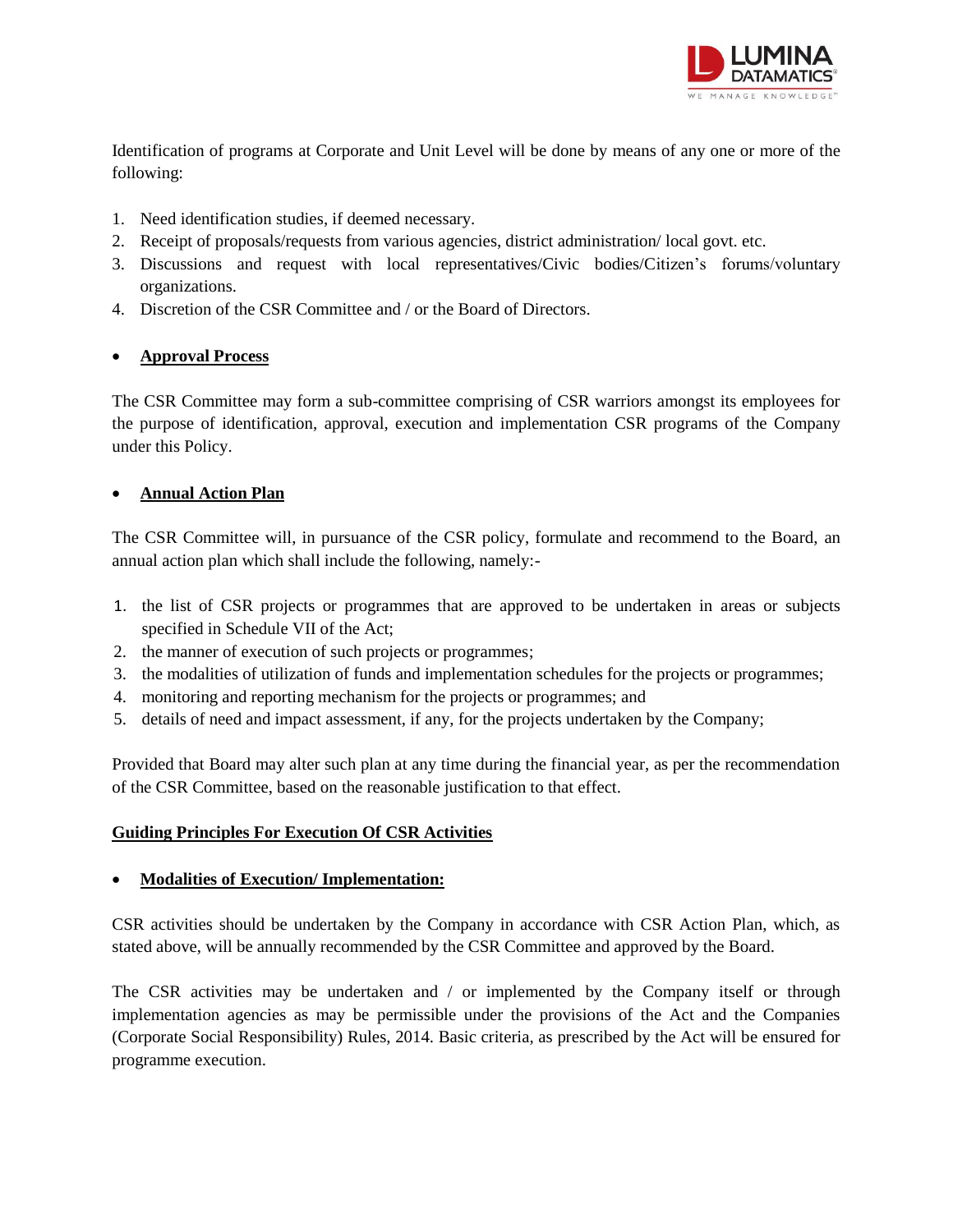

Implementation is the responsibility of the CSR Committee and its sub-committee / team. The activities which are identified and mentioned in CSR policy will be undertaken and fulfilled to the best possible extent. The time period of each activity will depend upon its sector, the extent of its coverage and the allocated budget on the activity. Depending on the time period of each activity, required significance will be given to the activities.

# **Monitoring and Reporting CSR Activities:**

To ensure effective implementation of the CSR activities undertaken, a monitoring mechanism will be put in place by the Corporate HR / Unit HR head. The same will be in accordance with CSR Action Plan, which, as stated above, will be annually recommended by the CSR Committee and approved by the Board.

The CSR Committee will receive periodic updates on progress reports of CSR activities of the Company.

The Board of Directors shall satisfy itself that the funds so disbursed have been utilized for the purposes and in the manner as approved by it and the Chief Financial Officer or the person responsible for financial management shall certify to that effect.

In case of ongoing project, the Board of Directors shall monitor the implementation of the project with reference to the approved timelines and year-wise allocation and shall be competent to make modifications, if any, for smooth implementation of the project within the overall permissible time period.

A separate chapter / annexure needs to be included in the Annual Report of the Board of Directors on implementation of CSR activities including the particulars prescribed under the Companies (Corporate Social Responsibility) Rules, 2014.

### **Impact Assessment**

The HR department at the Corporate Office will conduct impact studies on a periodic basis, by itself or through independent professional third parties / professional institutions, especially on the **strategic** and high value programs, if statutorily applicable.

The same will be in accordance with CSR Action Plan, which, as stated above, will be annually recommended by the CSR Committee and approved by the Board.

The monitoring team will also try to obtain feedback from beneficiaries about the activities.

Appropriate documentation of the CSR Policy, CSR activities, executing partners, and expenditure entailed will be undertaken on a regular basis.

### **General**